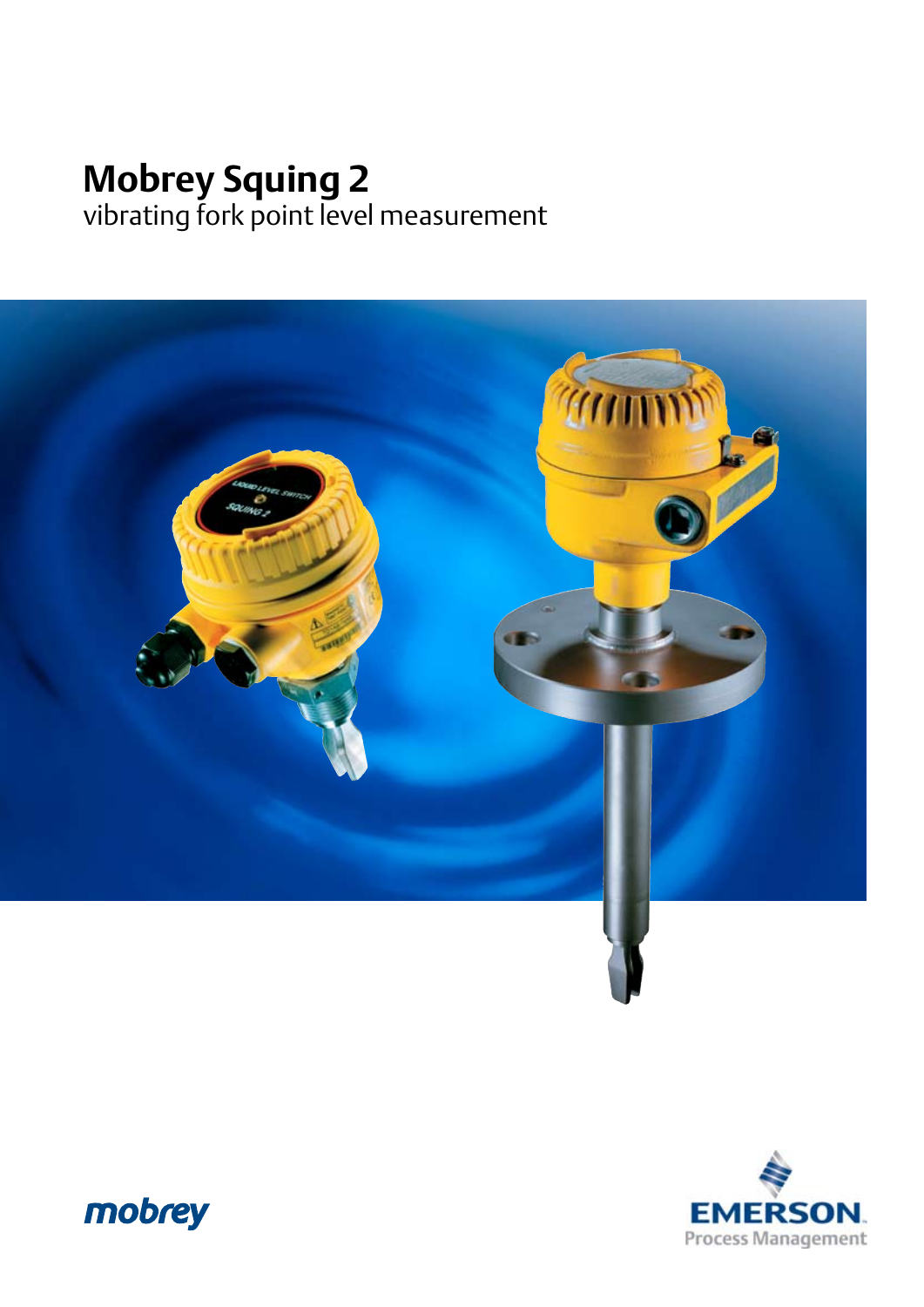

## Squing 2 vibrating fork level switch

#### **Operation**

The Squing 2 is a liquid point level switch designed using the principle of a tuning fork. The Squing 2 continuously monitors changes in its vibrating fork's natural resonant frequency. When the Squing 2 is used as a low alarm, the liquid in the vessel drains down past the fork resulting in a change of its frequency; this is detected by the electronics which switches the output state. Or when used as a high alarm, the liquid rises in the vessel, contacts with the forks and again the output switches.

#### **Features**

- ¾" and 1" threaded (BSPT, BSPP, NPT) at standard or extended lengths to 3m
- **Choice of international flanges and range of hygienic fittings**
- Versatile switch outputs Relay, Direct load switching, PLC/PNP
- ATEX hazardous area approval for explosion proof (EExd) and intrinsically safe (EExia) applications
- **Halar/PFA coating for chemical resistance**
- Continuous operating temperature up to 150°C and pressure up to 100 bar g
- $\triangleright$  No mechanical parts maintenance free

#### **Special features**

Squing 2 has a status indicating 'heart-beat' LED which can be seen at all times through a lens in the cover. The LED will flash (once per second) when the Squing 2 is 'off' and will be constantly lit when the Squing 2 is 'on'. The LED gives an indication that the Squing 2 is functioning correctly and of course gives a local visual indication of the state of the wetside.

A mode switch allows the Squing 2 to be set to switch from wet to dry (typically low alarm) or from dry to wet (typically high alarm). You may also select a time delay from 0.3, 1, 3, 10, or 30 seconds.

A magnetic test point is on the side of the housing, allowing the user to perform a functional test of the Squing 2. By touching a magnet on the target the Squing 2 output will change state for as long as the magnet is present.

#### **Electronics**

Standard two core cable with any power supply from 24 to 260V ac (24 to 60Vdc) is used to connect Squing 2 in series with the load and achieve direct load switching. The output acts as a simple SPST switch that changes with liquid presence. Alternatively use the switching function of the SPCO relay electronics output. Squing 2 also has the option of electronics to be interfaced directly to a PLC using the PNP transistor output model (three-wire).

Intrinsically Safe (IS) Squing 2 to ATEX EExia approval interfaces directly with standard NAMUR (DIN 19234, IEC 60947-5-6) isolation amplifiers.

#### **Short Fork Technology**

Using Short Fork technology pioneered by Mobrey and many years of application experience, the Squing 2 is designed for use in virtually all applications. Extensive research has maximised the operational effectiveness of the fork design whilst all the time keeping in mind the practical consideration of a level switch that is suitable for most liquids, including coatings, aerated liquids, and slurries.

#### **SIL2 Certification**

The Intrinsically Safe version of the Squing 2 has been assessed and rated SIL2 for use as a Type B safety related subsystem in accordance with IEC61508. The I.S. Squing 2, which already carries overfilling approval, is used together with a Namur barrier to provide a high level of fail safety when used in a high level application.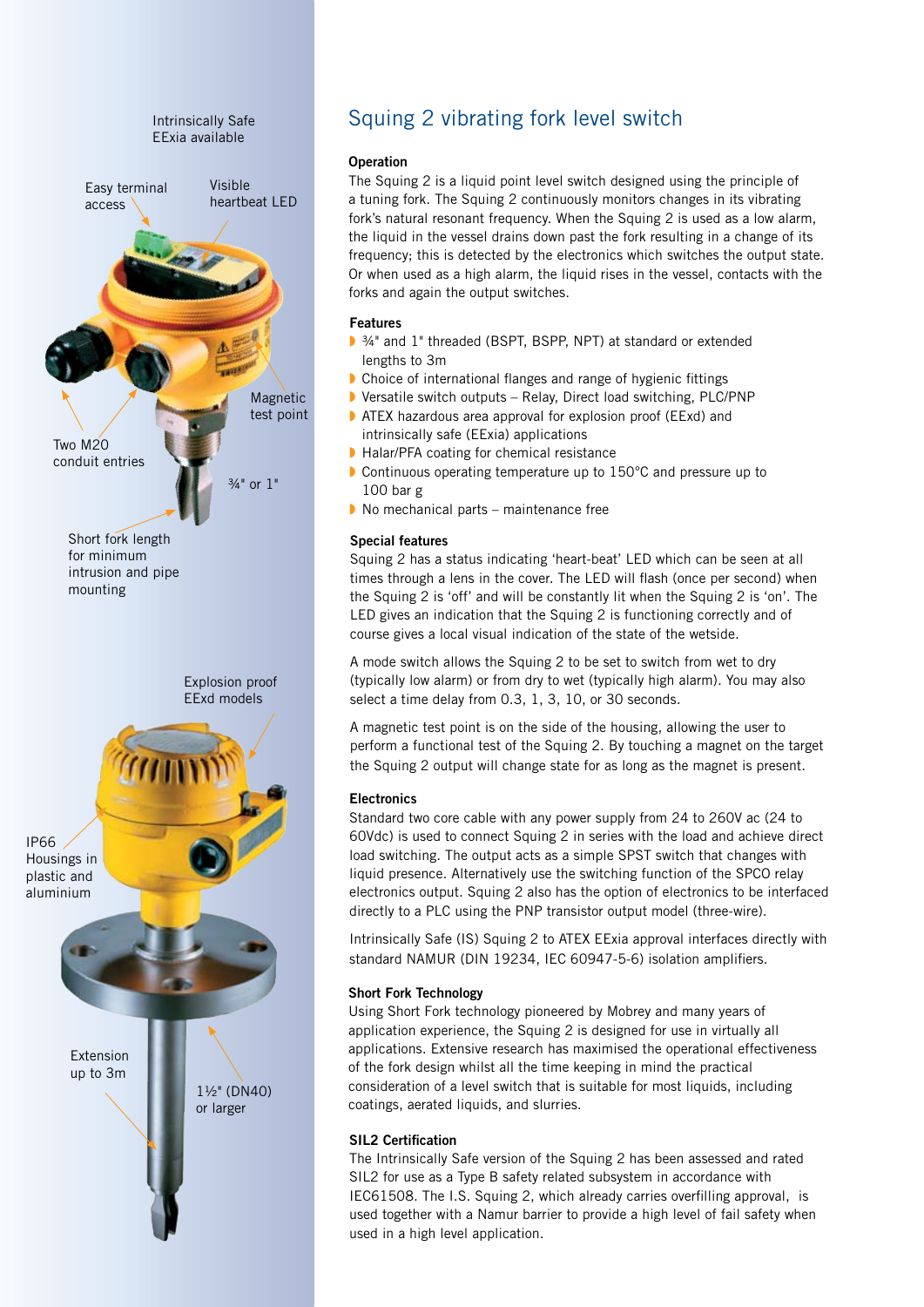# Mounting options

#### **Threaded mounting**

| Standard threads | 34", 1", BSPT, BSPP, NPT                    |          |
|------------------|---------------------------------------------|----------|
| Max. op. press.  | 100b (-40 to $+50^{\circ}$ C)               |          |
|                  | derates to 80b (at $150^{\circ}$ C)         | $ 42$ mm |
| Max. op. temp.   | +150°C wetside                              |          |
| Min. op. temp.   | -40°C wetside/dryside                       |          |
| Max. amb. temp.  | +80 $\degree$ C (at 60 $\degree$ C wetside) |          |
|                  |                                             |          |

#### *Notes:*

Max. length  $E = 3000$ mm.

Extended models with ¾" & 1" threads,  $\frac{3}{4}$ " min E = 95mm, 1" E = 94mm

#### *Accessories:*

For use with extended length Squing (1" models only), a stainless steel adjustable clamp gland is available.

This is threaded 1½" BSPP for connection to the vessel, and allows the extended length Squing to be raised or lowered then clamped in position. Note: this limits max. operating pressure to 1.3bar (SK304)



#### $\rightarrow$  90mm  $+$  90mm **Hygienic fitting**  $#102mm$  $\frac{\textcircled{102mm}}{102mm}$ Standard fittings Tri-Clover **ATTESTIN**  SMS **ATATUTUR** 126mm DIN 11581 Cable gland<br>supplied E 'O' Ring seal (1" BSPP)  $26n$ Max. op. press. 30 bar Cable gland<br>supplied Max. op. temp.  $+150^\circ$ C wetside  $\begin{array}{c} \end{array}$ Min. op. temp. -40°C wetside/dryside  $64mm$ Max. amb. temp.  $+80^{\circ}$  C (at 60° C wetside) 44F  $Notes:$  Max. length  $E = 3000$ mm 13mm Triclover min  $E = 105$ mm  $@23mm$ 90mm  $\emptyset$ 102mm *Options:* 3mm  $\triangle$  28mm Hand polished wetside to a finish better than 0.8µm meets mmm the principal design criteria of3A and EHEDG hygienic 126mm approvals Cable gland<br>supplied *Accessories:* For use with 2" (51mm) Tri-clover Squing 2, a mounting kit Ŧ 0mm A/F hexagon comprising vessel fitting, Nitrile seal

and clamp ring is available (SK266)

For use with 'O' ring seal Squing, a fitting boss with

Fluorocarbon (FPM/FKM) 'O' ring is available (SK267)

#### **Flange mounting**

| Standard flanges | ANSI, DIN, Mobrey                           |  |  |
|------------------|---------------------------------------------|--|--|
|                  | (see ordering codes overleaf)               |  |  |
| Max. op. press.  | 100b (-40 to $+50^{\circ}$ C)               |  |  |
|                  | 80b (at 150°C) or flange                    |  |  |
|                  | rating, whichever is the lower              |  |  |
| Max. op. temp.   | $+150^{\circ}$ C wetside                    |  |  |
| Min. op. temp.   | -40°C wetside/dryside                       |  |  |
| Max. amb. temp.  | +80 $\degree$ C (at 60 $\degree$ C wetside) |  |  |

#### *Notes:*

Max. length  $E = 3000$ mm. Min.  $E = 89$ mm *Options:* 

For use with corrosive liquids having condensing vapours, flanged Squing can be supplied with the wetside fully Halar/PFA co-polymer coated. maximum extended length  $E = 1000$ mm.



J

78mm

smm'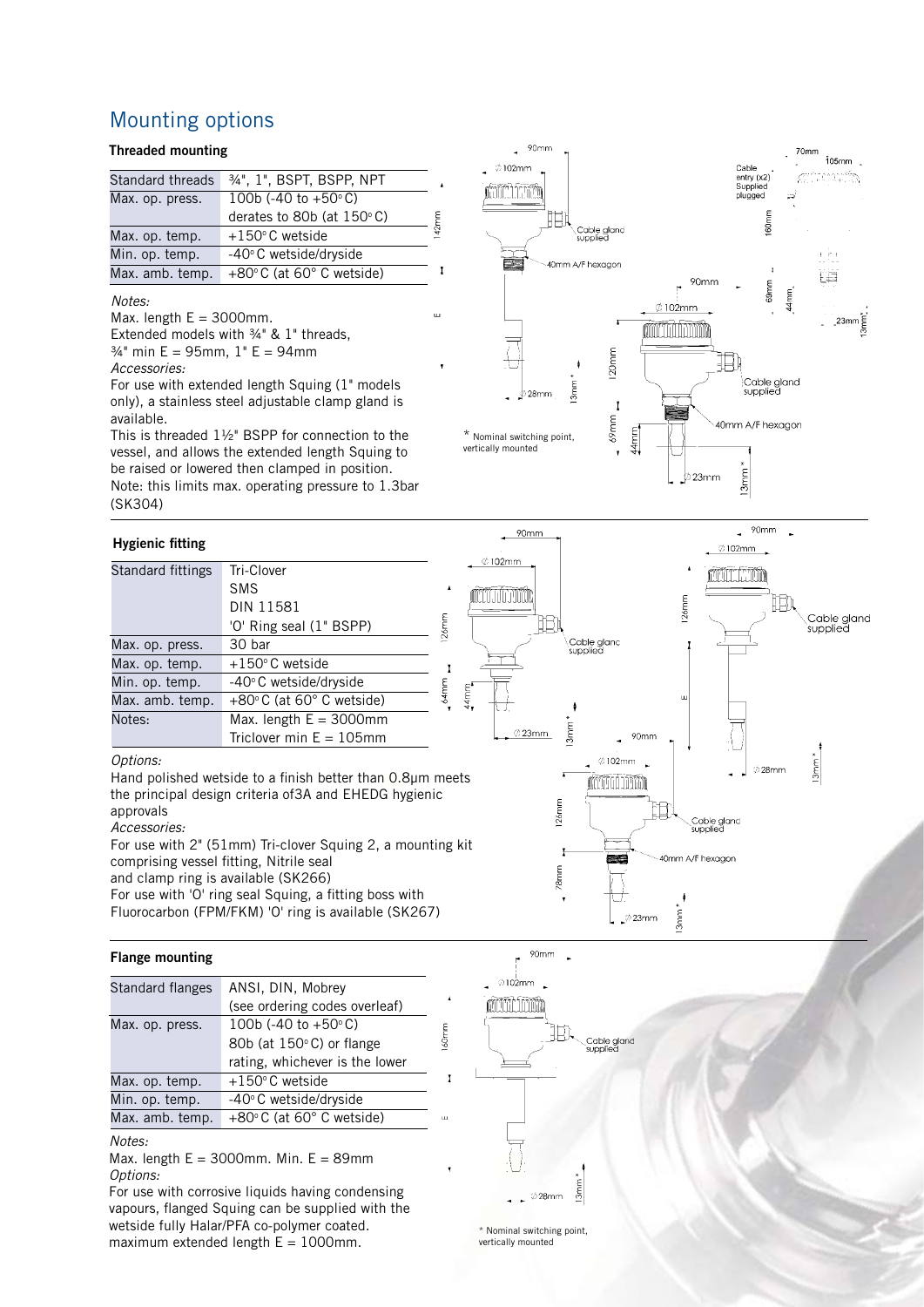# Ordering information

|   | Code | Product |                         |                                                      |                    |                        |             |                  |                    |                                                                        |
|---|------|---------|-------------------------|------------------------------------------------------|--------------------|------------------------|-------------|------------------|--------------------|------------------------------------------------------------------------|
| T |      |         | Squing 2                |                                                      |                    |                        |             |                  |                    |                                                                        |
|   |      | Code    | <b>Material</b>         |                                                      |                    |                        |             |                  |                    |                                                                        |
|   |      | D       |                         | 316L stainless steel (1.4404)                        |                    |                        |             |                  |                    |                                                                        |
|   |      | E       |                         | 316L stainless steel 3.1B Certs (1.4404)             |                    |                        |             |                  |                    |                                                                        |
|   |      | F       |                         | Halar/PFA, 316L stainless steel (1.4404)             |                    |                        |             |                  |                    |                                                                        |
|   |      | G       |                         | Halar/PFA, 316L stainless steel 3.1B Certs. (1.4404) |                    |                        |             |                  |                    |                                                                        |
|   |      |         | Code                    | <b>Size</b>                                          |                    |                        |             |                  |                    |                                                                        |
|   |      |         | $\mathbf{1}$            | 1"                                                   |                    |                        |             | $\bf 6$          |                    | 1.5" DN40 38mm                                                         |
|   |      |         | $\mathbf 2$             |                                                      | 2" DN50 51mm       |                        |             |                  |                    |                                                                        |
|   |      |         | $\overline{\mathbf{3}}$ | 3" DN80                                              |                    |                        |             | $\overline{7}$   |                    | <b>DN65</b>                                                            |
|   |      |         |                         |                                                      |                    |                        |             | 8                |                    | A Flange                                                               |
|   |      |         | $\overline{\mathbf{4}}$ | 4" DN100                                             |                    |                        |             | 9                |                    | G Flange                                                               |
|   |      |         | 5                       | $\frac{3}{4}$ "                                      |                    |                        |             |                  |                    |                                                                        |
|   |      |         |                         | Code                                                 | <b>Fitting</b>     |                        |             |                  |                    |                                                                        |
|   |      |         |                         | A                                                    | BSPT (R)           |                        |             | N                |                    | <b>PN100</b>                                                           |
|   |      |         |                         | В                                                    | BSPP (G)           |                        |             | P                |                    | <b>BSPP Hygienic fitting</b>                                           |
|   |      |         |                         | D                                                    | <b>NPT</b>         |                        |             | Q                |                    | Mobrey                                                                 |
|   |      |         |                         | G                                                    | #150 RF            |                        |             | R                |                    | Tri-Clover clamp                                                       |
|   |      |         |                         | H                                                    | #300 RF            |                        |             | S                |                    | SMS hygienic fitting                                                   |
|   |      |         |                         | J                                                    | #600 RF            |                        |             | т                |                    | Tuchenhagen                                                            |
|   |      |         |                         | Κ                                                    | PN10/16            |                        |             | V                |                    | DIN 11851                                                              |
|   |      |         |                         | L                                                    | <b>PN25</b>        |                        |             | W                |                    | Adjustable                                                             |
|   |      |         |                         | M                                                    | <b>PN40</b>        |                        |             |                  |                    |                                                                        |
|   |      |         |                         |                                                      | Code               | <b>Electronic type</b> |             |                  |                    |                                                                        |
|   |      |         |                         |                                                      | B                  |                        |             |                  |                    | PNP/PLC low voltage (3 wire) 24 to 60V dc                              |
|   |      |         |                         |                                                      | $\mathbf R$        | Relay (SPCO)           |             |                  |                    |                                                                        |
|   |      |         |                         |                                                      | ${\sf S}$          |                        |             |                  |                    | Direct load switching (Mains 2 wire) 24 to 264Vac 50/60Hz, 24 to 60Vdc |
|   |      |         |                         |                                                      | C                  |                        |             | IS NAMUR (EExia) |                    |                                                                        |
|   |      |         |                         |                                                      |                    | Code <sub>1</sub>      |             | Surface finish   |                    |                                                                        |
|   |      |         |                         |                                                      |                    | 1                      | Standard    |                  |                    |                                                                        |
|   |      |         |                         |                                                      |                    | $\overline{2}$         |             |                  |                    | Hand polished (Ra < 0.8µm)                                             |
|   |      |         |                         |                                                      |                    |                        | Code        | <b>Approvals</b> |                    |                                                                        |
|   |      |         |                         |                                                      |                    |                        | A           |                  |                    | ATEX (IS), FM (IS) (EExia)                                             |
|   |      |         |                         |                                                      |                    |                        | $\mathbf c$ | <b>CSA</b>       |                    |                                                                        |
|   |      |         |                         |                                                      |                    |                        | E           |                  | ATEX (EExd)        |                                                                        |
|   |      |         |                         |                                                      |                    | F<br>FM (EExd)         |             |                  |                    |                                                                        |
|   |      |         |                         |                                                      |                    |                        | N           | Standard         |                    |                                                                        |
|   |      |         |                         |                                                      |                    |                        |             | Code             |                    | <b>Enclosures</b>                                                      |
|   |      |         |                         |                                                      |                    |                        |             | A                |                    | Glass nylon, M20                                                       |
|   |      |         |                         |                                                      |                    |                        |             | D                |                    | Glass nylon, 1/2" NPT                                                  |
|   |      |         |                         |                                                      |                    |                        |             | $\boldsymbol{x}$ |                    | AI M25 (for EExd)                                                      |
|   |      |         |                         |                                                      |                    |                        |             | Y                |                    | AI 3/4" NPT (for EExd)                                                 |
|   |      |         |                         |                                                      |                    |                        |             |                  | Code               | Length                                                                 |
|   |      |         |                         |                                                      |                    |                        |             |                  | A                  | <b>STD</b>                                                             |
|   |      |         |                         |                                                      |                    |                        |             |                  | B                  | Ext 150mm                                                              |
|   |      |         |                         |                                                      |                    |                        |             |                  | $\mathbf c$        | Ext 300mm                                                              |
|   |      |         |                         |                                                      |                    |                        |             |                  | D                  | Ext 500mm                                                              |
|   |      |         |                         |                                                      |                    |                        |             |                  | E                  | Ext customer defined                                                   |
|   |      |         |                         |                                                      |                    |                        |             |                  | L                  | Semi-ext                                                               |
|   |      |         |                         |                                                      |                    |                        |             |                  |                    |                                                                        |
|   |      |         |                         |                                                      |                    |                        |             |                  |                    |                                                                        |
|   |      |         |                         |                                                      |                    |                        |             |                  |                    |                                                                        |
|   |      |         |                         |                                                      |                    |                        |             |                  |                    |                                                                        |
| T |      | D       | $\mathbf{1}$            |                                                      | $\pmb{\mathsf{A}}$ | ${\sf S}$              | $\mathbf 1$ | ${\sf N}$        | $\pmb{\mathsf{A}}$ | E2000 Typical part number                                              |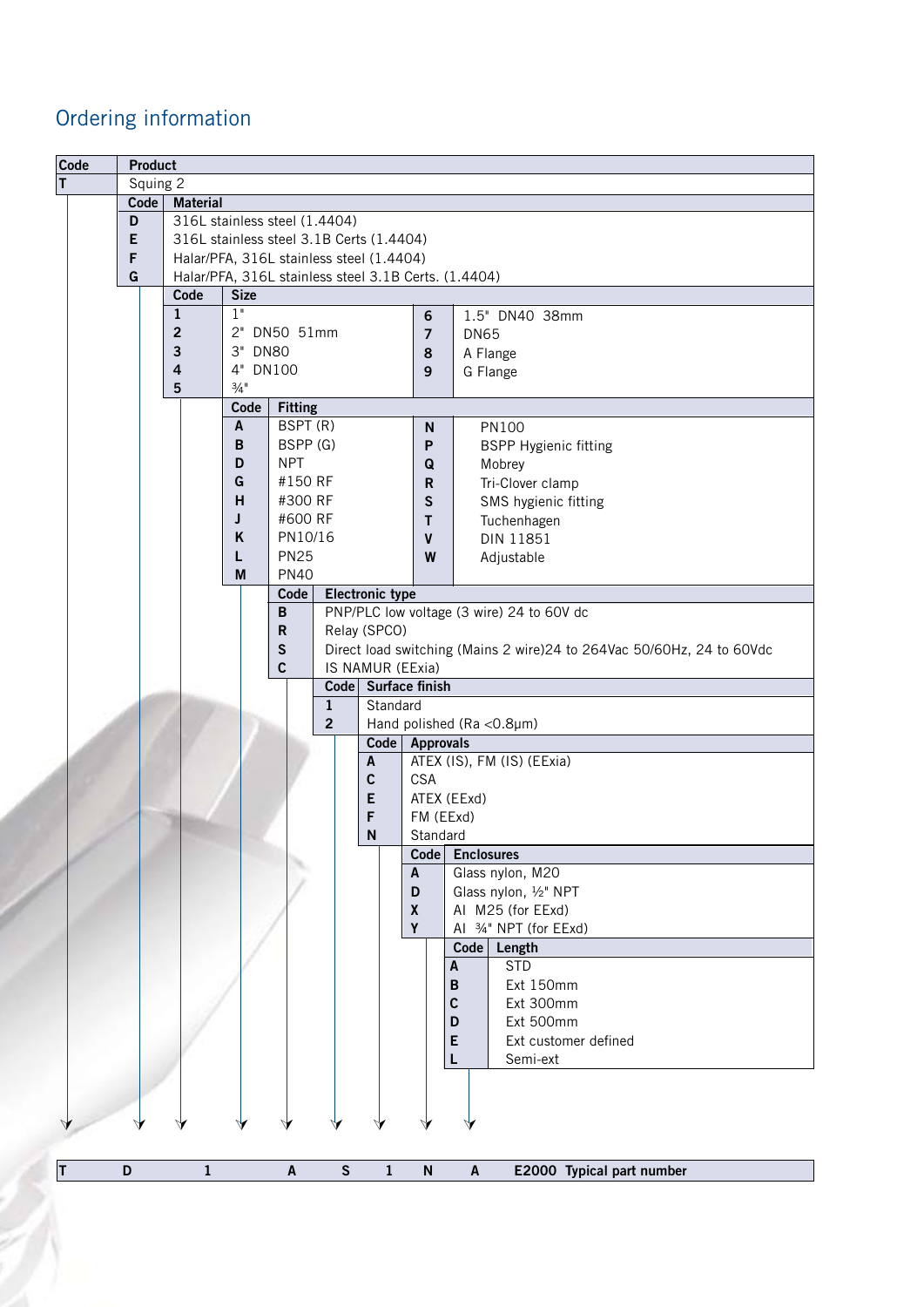

•Time delay switching option

•Failsafe •Manual test facility •Heartbeat LED



•Small forks •Low cost •Reliable •IP66/67

74-00



Applications

## Overfill protection

Spillage caused by overfilling can be hazardous to the environment and people, results in lost product and incurring costs of clean up operations. Squing 2 is a failsafe limit level switch with built-in highly visible 'heartbeat LED' to reassure you that it is always ready to detect and signal overfill at any time.

Provided as standard, the magnetic test point on the unit allows for simple on-site functional test providing re-assurance of operation without removing the unit from your tank.

## Limit detection

Often batch processing tanks contain stirrers/agitators to ensure the mixing and product 'fluidity'. With the standard user selectable time delay from 0.3 to 30 seconds, there is no chance of false switching due to splashing caused by stirrers/agitators.

A choice from a range of different electronics provides the benefit of trouble-free integration into your existing system especially as existing wiring can be utilised.

## Pipe installation (pump protection)

Short forks for minimum intrusion wetside allows simple low cost installation at any angle into your pipes or vessels. With the forks projecting in only 69mm, the Squing 2 can be installed in small diameter pipes. By selecting the option of direct load switching electronics, Squing 2 is ideal for reliable pump control and can be used to protect against pump dry running.

With a range of housings types rated IP66/67 the Squing 2 can be installed in almost any environment.

### High and low level alarm

Maximum and minimum detection in tanks containing many types of liquid is measured using Squing 2. The robust Squing 2 operates continuously at temperatures up to  $150^{\circ}$ C and operating pressure to 100 bar g making it perfect for use as a high or low level alarm. Available with industry standard flanges to ANSI and BS standards from stock, or other international standards to order and with forks constructed in various materials such as stainless steel, Hastelloy C, or with ECTFE (halar)/PFA coatings.

## Hygienic applications

With the option of highly polished forks with a surface finish (Ra) better than 0.8µm, the Squing 2 meets the principle design criteria of 3A and EHEDG for equipment used in the manufacture of hygienic applications like food, beverage, and pharmaceutical. Manufactured in stainless steel the Squing 2 is robust enough to withstand steam cleaning (CIP) routines at temperatures up to  $150^{\circ}$  C.

Working in viscous liquids and liquids with high solids content, the Squing 2 will ignore low/medium density foams and aeration.